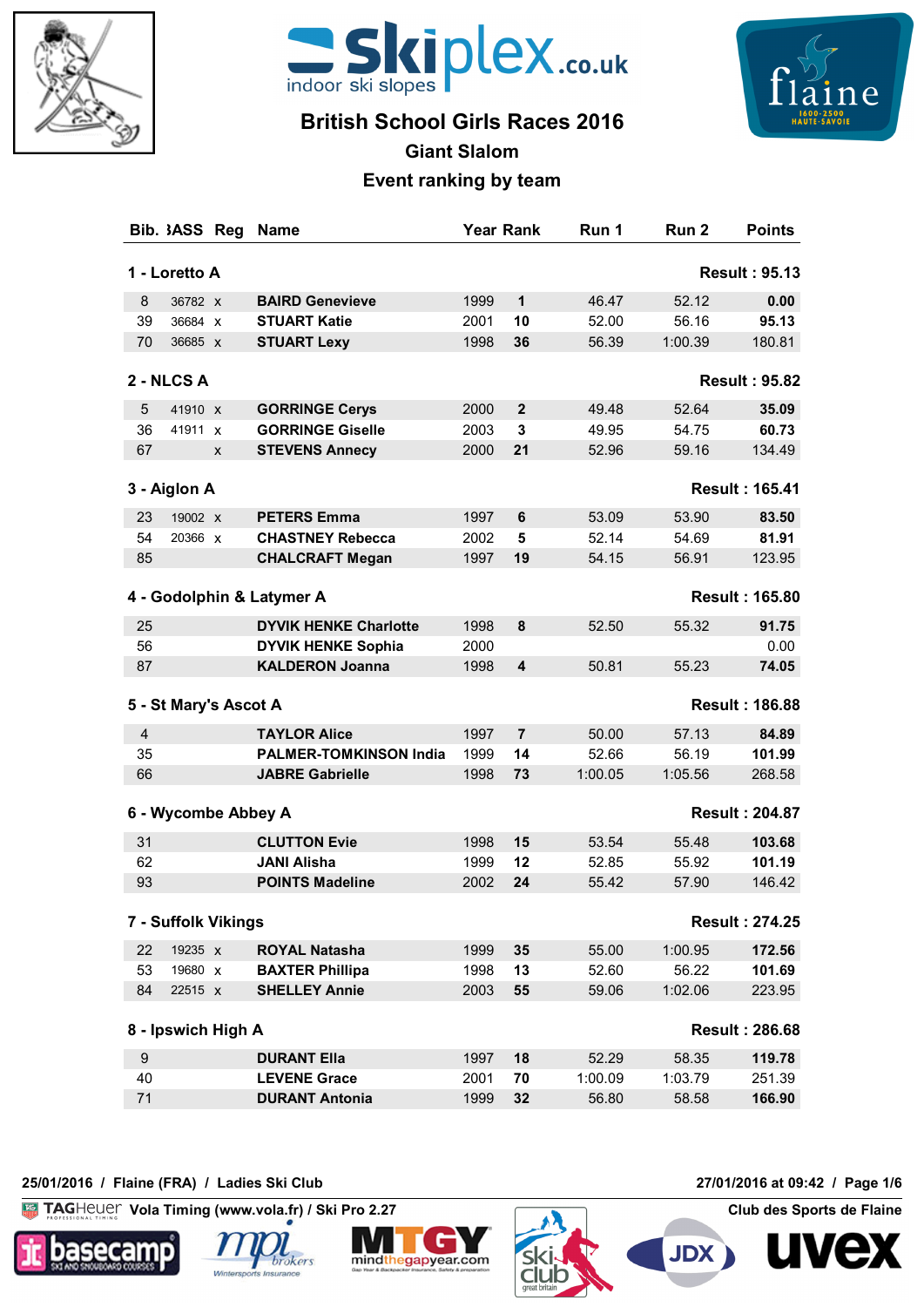|                | Bib. 3ASS Reg        |   | <b>Name</b>               |      | <b>Year Rank</b> | Run 1   | Run 2   | <b>Points</b>         |
|----------------|----------------------|---|---------------------------|------|------------------|---------|---------|-----------------------|
|                | 9 - Moreton Hall A   |   |                           |      |                  |         |         | <b>Result: 300.79</b> |
| $6\phantom{1}$ |                      | X | <b>BROWN Alysha</b>       | 2002 | 17               | 50.70   | 58.71   | 107.55                |
| 37             |                      | X | <b>BROWN Charlotte</b>    | 2003 | 42               | 55.75   | 1:02.28 | 193.24                |
| 68             |                      |   | <b>GRACE Serena</b>       | 1999 | 75               | 59.36   | 1:07.10 | 277.03                |
|                | 10 - Downe House A   |   |                           |      |                  |         |         | <b>Result: 309.94</b> |
| 30             | 22086 x              |   | <b>DRUMMOND Miranda</b>   | 2002 | 20               | 53.07   | 58.12   | 125.25                |
| 61             | 23093 X              |   | <b>NICOL Catherine</b>    | 2002 |                  |         | 59.71   | $-386.47$             |
| 92             |                      |   | <b>HALESTRAP Storm</b>    | 2001 | 38               | 56.59   | 1:00.58 | 184.69                |
|                | 11 - Surbiton High A |   |                           |      |                  |         |         | <b>Result: 354.27</b> |
| 27             |                      |   | <b>MEYLER Anna</b>        | 1999 | 34               | 56.87   | 58.81   | 169.88                |
| 58             |                      | X | <b>KAHVE Lucy</b>         | 1998 | 37               | 58.14   | 59.00   | 184.39                |
| 89             | 21096 x              |   | <b>VERNON Rebecca</b>     | 2002 |                  |         | 1:02.94 | $-354.37$             |
|                | 12 - Wellington A    |   |                           |      |                  |         |         | <b>Result: 365.99</b> |
| 11             | 21368 x              |   | <b>VESELY Cordelia</b>    | 1999 | 46               | 56.94   | 1:02.66 | 208.84                |
| 42             | 21376 x              |   | <b>VESELY Miranda</b>     | 2002 | 28               | 54.82   | 59.58   | 157.15                |
| 73             |                      |   | <b>GATHY Margaux</b>      | 2001 | 113              | 1:11.90 | 1:17.52 | 505.26                |
|                |                      |   | 13 - Francis Holland A    |      |                  |         |         | <b>Result: 366.89</b> |
| 3              |                      |   | <b>HARRISON Felicity</b>  | 1998 |                  | 57.48   |         | $-408.64$             |
| 34             |                      |   | <b>GUTIERREZ Lucia</b>    | 2003 | 23               | 52.70   | 1:00.23 | 142.54                |
| 65             |                      |   | <b>HARRISON Annabelle</b> | 2000 | 56               | 55.91   | 1:05.25 | 224.35                |
|                | 14 - St Swithuns A   |   |                           |      |                  |         |         | <b>Result: 374.85</b> |
| 18             | 21053 x              |   | <b>GRANT Isabelle</b>     | 2003 | 32               | 55.59   | 59.79   | 166.90                |
| 49             |                      | X | <b>WALDRON Harriet</b>    | 2000 | 45               | 56.97   | 1:02.54 | 207.95                |
| 80             |                      |   | <b>BODEN Stella</b>       | 2000 | 53               | 57.08   | 1:03.63 | 219.88                |
|                |                      |   | 15 - Richmond School A    |      |                  |         |         | <b>Result: 377.03</b> |
| 10             | 18745 x              |   | <b>WEBSDALE Cara</b>      | 1997 | 31               | 53.34   | 1:01.69 | 163.42                |
| 41             |                      |   | <b>COLE Mia</b>           | 1999 | 49               | 57.76   | 1:02.32 | 213.61                |
| 72             |                      |   | <b>WRIGHT Annabelle</b>   | 1998 | 67               | 1:00.09 | 1:03.52 | 248.70                |
|                | 16 - Tudor Hall A    |   |                           |      |                  |         |         | <b>Result: 393.93</b> |
| 15             |                      |   | <b>BEALBY Marina</b>      | 1997 | 26               | 54.25   | 59.96   | 155.27                |
| 46             |                      |   | <b>CARTER Jessica</b>     | 1999 | 77               | 1:01.37 | 1:07.68 | 302.78                |
| 77             | 23029 x              |   | <b>AGUSTSDOTTIR Maria</b> | 2003 | 63               | 59.19   | 1:03.41 | 238.66                |
|                | 17 - Surbiton High B |   |                           |      |                  |         |         | <b>Result: 394.13</b> |
| 109            | 21535 x              |   | <b>HYDE Gussie</b>        | 2000 | 25               | 55.30   | 58.70   | 153.18                |
| 129            | 20789 x              |   | <b>HINTON Georgina</b>    | 2001 | 74               | 58.34   | 1:07.65 | 272.36                |
| 149            | 22144 X              |   | <b>BREEN Kate</b>         | 2001 | 65               | 1:00.24 | 1:02.59 | 240.95                |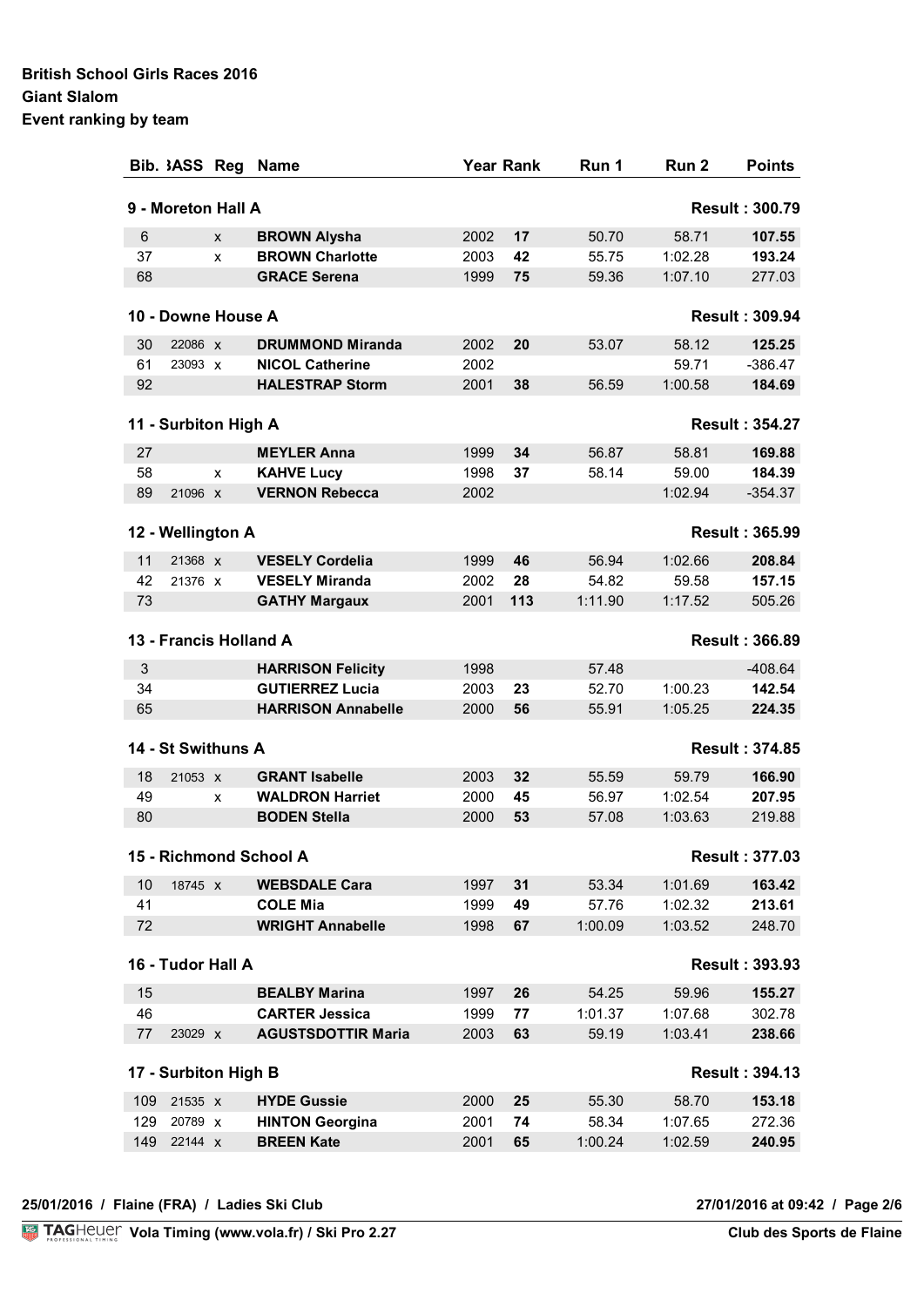| Bib. 3ASS Reg          |   | <b>Name</b>                                     | <b>Year Rank</b> |    | Run 1   | Run 2   | <b>Points</b>         |
|------------------------|---|-------------------------------------------------|------------------|----|---------|---------|-----------------------|
| 18 - Kings Wimbledon   |   |                                                 |                  |    |         |         | <b>Result: 408.74</b> |
| 28                     | X | <b>PATTON Harriet</b>                           | 1999             | 27 | 57.21   | 57.17   | 156.96                |
| 59                     |   | <b>MAZZIER Pheobe</b>                           | 1999             | 71 | 1:00.15 | 1:03.77 | 251.78                |
| 90                     |   | <b>JACKSON Molly</b>                            | 1999             | 72 | 59.38   | 1:05.32 | 259.54                |
| 19 - Cranbrook         |   |                                                 |                  |    |         |         | <b>Result: 419.47</b> |
| $\mathbf 1$            |   | <b>HILLS Tara</b>                               | 2002             | 81 | 1:04.39 | 1:07.18 |                       |
| 32                     |   | <b>FREEMAN Emily</b>                            | 2000             | 43 | 55.82   | 1:02.82 | 327.83<br>199.30      |
| 63                     |   | <b>FREEMAN Alice</b>                            | 1998             | 54 | 57.44   | 1:03.30 | 220.17                |
|                        |   |                                                 |                  |    |         |         |                       |
| 20 - Stowe             |   |                                                 |                  |    |         |         | <b>Result: 448.70</b> |
| 14                     |   | <b>MAYNE Cecilia</b>                            | 2002             | 62 | 58.67   | 1:03.73 | 236.68                |
| 45                     |   | <b>MOORE Poppy</b>                              | 1999             | 48 | 57.62   | 1:02.30 | 212.02                |
| 76                     |   | <b>LIVESEY Chloe</b>                            | 2002             |    |         |         | 0.00                  |
| <b>21 - NLCS B</b>     |   |                                                 |                  |    |         |         | <b>Result: 451.38</b> |
| 104                    | X | <b>MALUGIN Anastasia</b>                        | 2003             | 52 | 57.42   | 1:03.21 | 219.08                |
| 124                    | X | <b>STEVENS Lilyella</b>                         | 2002             | 60 | 57.56   | 1:04.40 | 232.30                |
| 144                    |   | <b>WILLIAMSON Isobel</b>                        | 2003             |    | 1:02.44 |         | $-359.34$             |
|                        |   |                                                 |                  |    |         |         |                       |
| 22 - Guildford High A  |   |                                                 |                  |    |         |         | <b>Result: 469.18</b> |
| 19<br>21101 X          |   | <b>WEEKS Georgia</b>                            | 2001             | 16 | 51.26   | 57.91   | 105.17                |
| 50<br>21646 X          |   | <b>SEBO Samantha</b>                            | 1999             |    |         |         | 0.00                  |
| 81                     |   | <b>HOSKING Livi</b>                             | 2003             | 94 | 1:07.10 | 1:08.11 | 364.01                |
| 23 - New Hall          |   |                                                 |                  |    |         |         | <b>Result: 469.28</b> |
| 13<br>22536 X          |   | <b>MCLEISH Alice</b>                            | 2000             | 29 | 55.34   | 59.17   | 158.25                |
| 44<br>23176 X          |   | <b>PARRY Meryn</b>                              | 2000             | 86 | 1:06.95 | 1:06.13 | 342.84                |
| 75<br>21925 X          |   | <b>MCLEISH Emily</b>                            | 2003             | 79 | 1:03.85 | 1:06.03 | 311.03                |
|                        |   |                                                 |                  |    |         |         |                       |
| 24 - St Mary's Calne A |   |                                                 |                  |    |         |         | <b>Result: 469.58</b> |
| 17                     |   | <b>McLINTOCK Hannah</b>                         | 1999             | 22 | 55.35   | 57.16   | 138.37                |
| 48                     |   | <b>SMART Millie</b>                             | 1999             |    | 56.79   |         | $-415.50$             |
| 79                     |   | <b>BROWN Puddle Duck</b>                        | 1999             | 84 | 1:04.53 | 1:07.38 | 331.21                |
| 25 - Wycombe Abbey B   |   |                                                 |                  |    |         |         | <b>Result: 470.87</b> |
| 105                    |   | <b>FOREMAN Katie</b>                            | 2003             | 59 | 58.59   | 1:03.24 | 231.01                |
| 125                    |   | <b>LEWIS Charlotte</b>                          | 1998             |    |         |         | 0.00                  |
| 145                    |   | <b>McKIMM Lydia</b>                             | 2003             | 64 | 57.59   | 1:05.13 | 239.86                |
| 26 - Reeds B           |   |                                                 |                  |    |         |         | <b>Result: 484.19</b> |
|                        |   |                                                 |                  |    |         |         |                       |
| 113<br>133             |   | <b>MITCHENER Georgia</b><br><b>SMITH Lauren</b> | 1998<br>1999     | 61 | 58.33   | 1:03.70 | 0.00<br>233.00        |
| 153<br>20643 X         |   | <b>TREW Eleanor</b>                             | 1999             | 69 | 1:01.49 | 1:02.37 | 251.19                |
|                        |   |                                                 |                  |    |         |         |                       |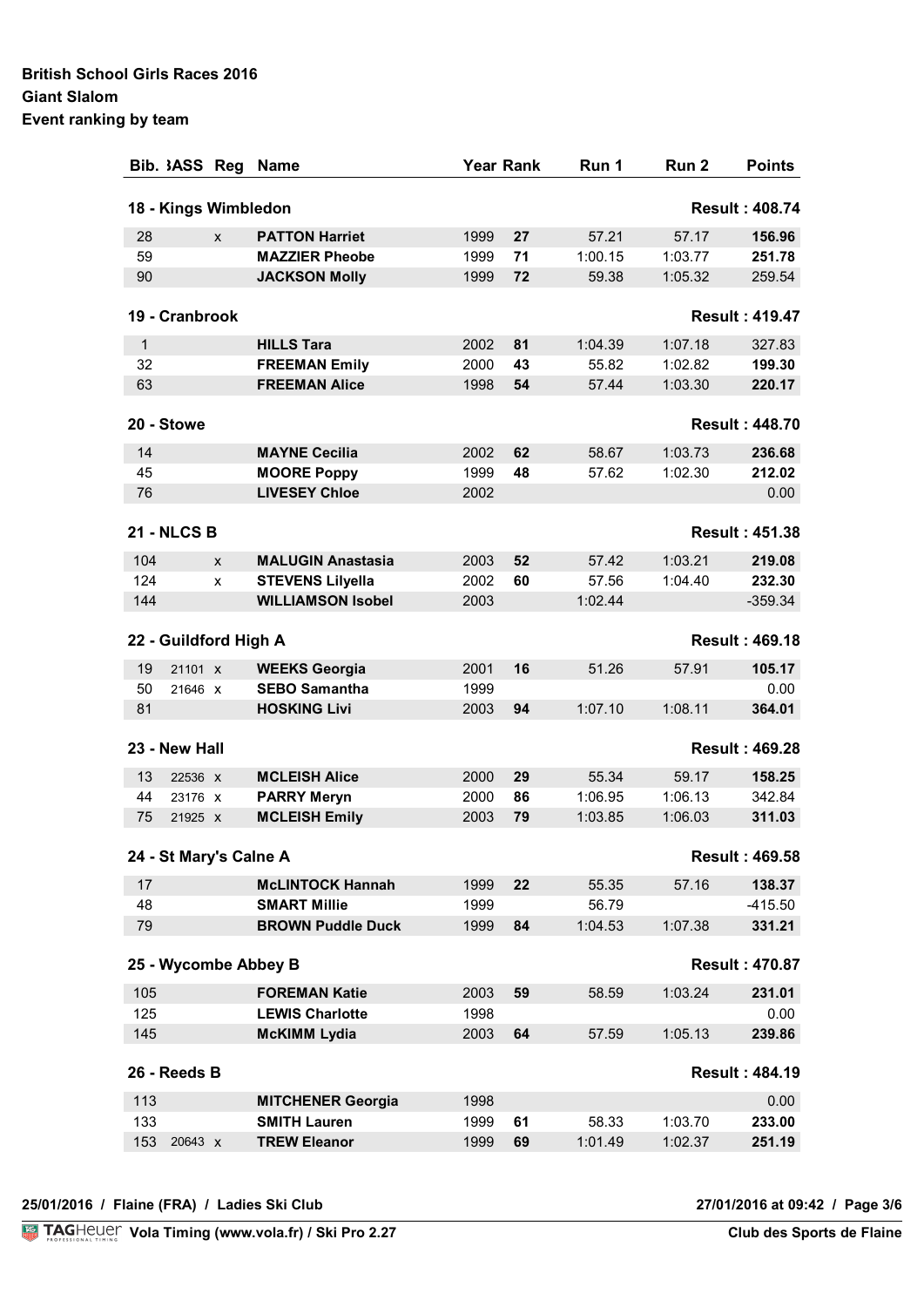| $\overline{7}$         |                   |              |                              |      |     |         |         |                       |
|------------------------|-------------------|--------------|------------------------------|------|-----|---------|---------|-----------------------|
|                        |                   |              | 27 - City of London Girls A  |      |     |         |         | <b>Result: 515.79</b> |
|                        |                   |              | <b>GUNN Annabel</b>          | 1998 | 30  | 53.37   | 1:01.60 | 162.82                |
| 38                     | 22666 x           |              | <b>DONALDSON Isabel</b>      | 1999 | 90  | 1:03.94 | 1:10.16 | 352.97                |
| 69                     |                   |              | <b>GORDON Rosa</b>           | 2002 |     |         | 1:19.81 | $-186.68$             |
|                        | 28 - Cheltenham A |              |                              |      |     |         |         | <b>Result: 529.31</b> |
| 26                     |                   |              | <b>LEUNG Binia Ella</b>      | 2003 | 41  | 57.68   | 1:00.25 | 192.24                |
| 57                     |                   |              | <b>McKELVIE Rosie</b>        | 2003 | 85  | 1:04.52 | 1:07.98 | 337.07                |
| 88                     |                   | $\mathsf{x}$ | <b>KILROY-SILK Ellaouise</b> | 2002 |     | 1:03.06 |         | $-353.17$             |
|                        | 29 - Loretto B    |              |                              |      |     |         |         | <b>Result: 531.21</b> |
| 112                    | 36834 x           |              | <b>STUART Holly</b>          | 2003 | 44  | 58.89   | 59.83   | 200.10                |
| 132                    |                   |              | <b>BUCHANAN-SMITH Lucy</b>   | 2000 | 111 | 1:11.65 | 1:14.25 | 470.27                |
| 152                    |                   |              | <b>GARDINER Alexandra</b>    | 2000 | 83  | 1:04.18 | 1:07.72 | 331.11                |
|                        |                   |              | 30 - Godolphin & Latymer B   |      |     |         |         | <b>Result: 536.57</b> |
| 100                    |                   |              | <b>COLEGRAVE India</b>       | 2000 | 47  | 57.19   | 1:02.55 | 210.23                |
| 120                    |                   |              | <b>BASIROV Emma</b>          | 1997 |     | 1:01.08 |         | $-372.86$             |
| 140                    | 20842 X           |              | <b>CORRIGAN Caroline</b>     | 2002 | 80  | 1:03.15 | 1:08.27 | 326.34                |
| 31 - Glenalmond        |                   |              |                              |      |     |         |         | <b>Result: 539.55</b> |
| 21                     |                   |              | <b>NAIRNE Anastasia</b>      | 2000 | 39  | 56.11   | 1:01.16 | 185.68                |
| 52                     |                   |              | <b>REUSCH Carolina</b>       | 1999 |     | 1:08.89 |         | $-295.22$             |
| 83                     |                   |              | <b>ANDERSON Georgina</b>     | 2002 | 91  | 1:03.96 | 1:10.23 | 353.87                |
| 32 - Moreton Hall B    |                   |              |                              |      |     |         |         | <b>Result: 575.33</b> |
| 96                     |                   |              | <b>GRACE Georgina</b>        | 2001 | 50  | 56.58   | 1:03.71 | 215.70                |
| 116                    |                   |              | <b>SPENCER Jessica</b>       | 1998 | 92  | 1:03.15 | 1:11.62 | 359.63                |
| 136                    |                   |              | <b>BURROUGHS Jemima</b>      | 1999 | 119 | 1:16.69 | 1:23.26 | 609.93                |
| 33 - St Mary's Ascot B |                   |              |                              |      |     |         |         | <b>Result: 579.21</b> |
| 111                    |                   |              | <b>HENDERSON Cordelia</b>    | 2001 | 57  | 59.39   | 1:02.35 | 230.11                |
| 131                    |                   |              | <b>JULIUS Stefanella</b>     | 2000 | 104 | 1:08.41 | 1:11.24 | 408.14                |
| 151                    |                   |              | <b>GARRETT-COX Amelai</b>    | 2001 | 88  | 1:06.75 | 1:06.96 | 349.10                |
| 34 - Cheltenham B      |                   |              |                              |      |     |         |         | <b>Result: 638.45</b> |
| 94                     |                   |              | <b>ROSENFELD Lily</b>        | 2002 | 100 | 1:05.13 | 1:12.48 | 387.86                |
| 114                    |                   |              | <b>HALL Alice</b>            | 2001 |     | 1:04.48 |         | $-339.06$             |
| 134                    |                   |              | <b>LEUNG Una</b>             | 2001 | 68  | 1:00.12 | 1:03.68 | 250.59                |
| 35 - Ipswich High B    |                   |              |                              |      |     |         |         | <b>Result: 639.05</b> |
| 98                     |                   |              | <b>SHELLEY Madeline</b>      | 2002 | 102 | 1:07.49 | 1:10.57 | 392.34                |
| 118                    |                   |              | <b>WHYLOCK Josephine</b>     | 2002 | 122 | 1:27.47 | 1:33.46 | 818.47                |
| 138                    | 21017 x           |              | <b>ELLIFF Alexa</b>          | 2003 | 66  | 1:00.88 | 1:02.53 | 246.71                |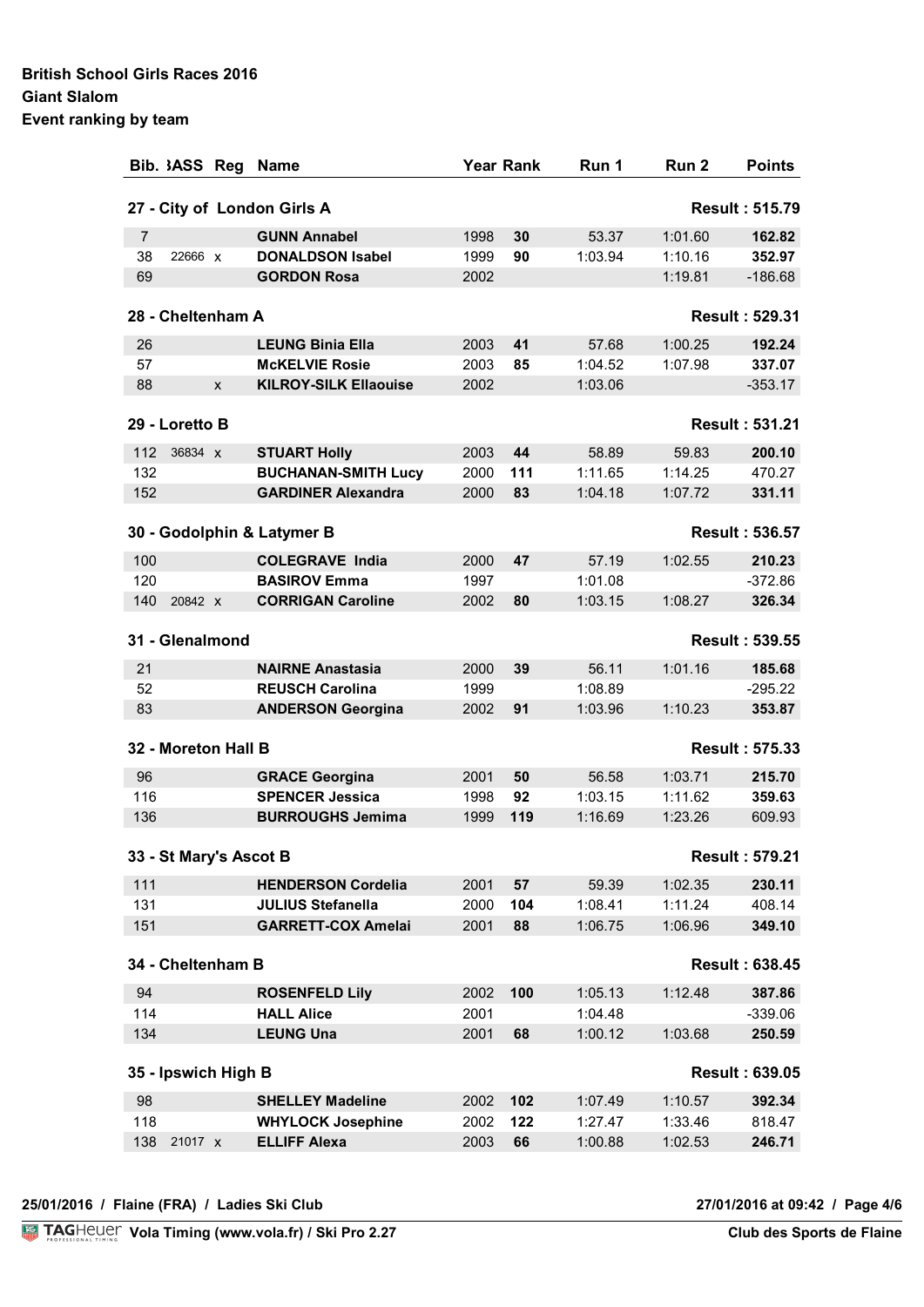| Bib. 3ASS Reg          |   | <b>Name</b>                      |      | <b>Year Rank</b> | Run 1   | Run 2   | <b>Points</b>         |
|------------------------|---|----------------------------------|------|------------------|---------|---------|-----------------------|
| 36 - Downe House B     |   |                                  |      |                  |         |         | <b>Result: 640.44</b> |
| 102                    |   | <b>BLACK Clementine</b>          | 2003 |                  |         | 59.29   | $-390.65$             |
| 122                    |   | <b>HALESTRAP Lulu</b>            | 2003 | 76               | 1:01.52 | 1:06.13 | 288.86                |
| 142                    |   | <b>REINL Anastasia</b>           | 1998 | 89               | 1:06.87 | 1:07.09 | 351.58                |
| 37 - Millfield         |   |                                  |      |                  |         |         | <b>Result: 676.82</b> |
| 29                     |   | <b>KEEN Cosima</b>               | 1999 | 58               | 58.19   | 1:03.56 | 230.21                |
| 60                     |   | <b>CHISTYAKOVA Kate</b>          | 1998 | 108              | 1:12.26 | 1:11.26 | 446.61                |
| 91                     |   | <b>ROUCH Rhiannon</b>            | 1999 | 109              | 1:11.27 | 1:13.49 | 458.94                |
| 38 - Woldingham        |   |                                  |      |                  |         |         | <b>Result: 700.39</b> |
| 16                     | X | <b>BERTAZZONI Corinna</b>        | 2001 | 11               | 51.50   | 56.81   | 96.62                 |
| 47                     |   | <b>SPARSHOTT Sparkle</b>         | 2002 | 118              | 1:14.21 | 1:25.12 | 603.77                |
| 78                     |   | <b>REDHOUSE Honor</b>            | 2003 |                  | 1:16.90 |         | $-215.60$             |
| 39 - St Mary's Calne B |   |                                  |      |                  |         |         | <b>Result: 702.77</b> |
| 108                    |   | <b>VESTBIRK Marina</b>           | 1999 | 82               | 1:03.60 | 1:07.98 | 327.93                |
| 128                    |   | <b>INNES Lily</b>                | 1998 | 110              | 1:11.77 | 1:13.31 | 462.12                |
| 148                    |   | <b>LANE FOX Georgia</b>          | 2000 | 96               | 1:05.72 | 1:10.58 | 374.84                |
| 40 - Tudor Hall B      |   |                                  |      |                  |         |         | <b>Result: 722.65</b> |
| 99                     |   | <b>FLEMING Lorna</b>             | 2000 | 78               | 1:01.32 | 1:08.32 | 308.64                |
| 119                    |   | <b>BELBIN Olivia</b>             | 1997 | 105              | 1:06.30 | 1:13.94 | 414.01                |
| 139                    |   | <b>MILLER Jessica</b>            | 2000 |                  |         |         | 0.00                  |
| 41 - Guildford High B  |   |                                  |      |                  |         |         | <b>Result: 730.90</b> |
| 95                     |   | <b>HIGGO Annie</b>               | 1998 | 97               | 1:05.22 | 1:11.36 | 377.63                |
| 115                    |   | <b>TWINE Sophie</b>              | 2000 | 93               | 1:05.73 | 1:09.18 | 361.03                |
| 135                    |   | <b>RICKMAN Maggie</b>            | 2002 | 95               | 1:06.71 | 1:09.09 | 369.87                |
| 42 - St Swithuns B     |   |                                  |      |                  |         |         | <b>Result: 791.13</b> |
| 110                    |   | <b>STACPOOLE Alice</b>           | 2000 |                  |         |         | 0.00                  |
| 130                    |   | <b>CALDER Alice</b>              | 2001 | 103              | 1:09.05 | 1:09.90 | 401.18                |
| 150                    |   | <b>IRONSIDE Alex</b>             | 2001 | 101              | 1:06.83 | 1:10.99 | 389.95                |
| 43 - Francis Holland B |   |                                  |      |                  |         |         | <b>Result: 987.36</b> |
| 106                    |   | <b>BENNETT Heather</b>           | 2001 | 120              | 1:17.99 | 1:22.49 | 615.20                |
| 126                    |   | <b>HENNIKER-GOTLEY Francesca</b> | 2000 | 99               | 1:06.48 | 1:10.96 | 386.18                |
| 146                    |   | <b>BENNETT Amy</b>               | 2003 | 117              | 1:18.19 | 1:20.88 | 601.18                |
|                        |   | 44 - City of London Girls B      |      |                  |         |         | <b>Result: 988.05</b> |
| 101                    |   | <b>AVIS-WARD Daisy</b>           | 1999 | 114              | 1:12.59 | 1:21.35 | 550.19                |
| 121                    |   | <b>AVIS-WARD Lola</b>            | 2001 | 107              | 1:06.92 | 1:15.72 | 437.86                |
| 141<br>22304 X         |   | <b>WILKINS Eleanor</b>           | 2000 | 115              | 1:16.61 | 1:20.12 | 577.92                |